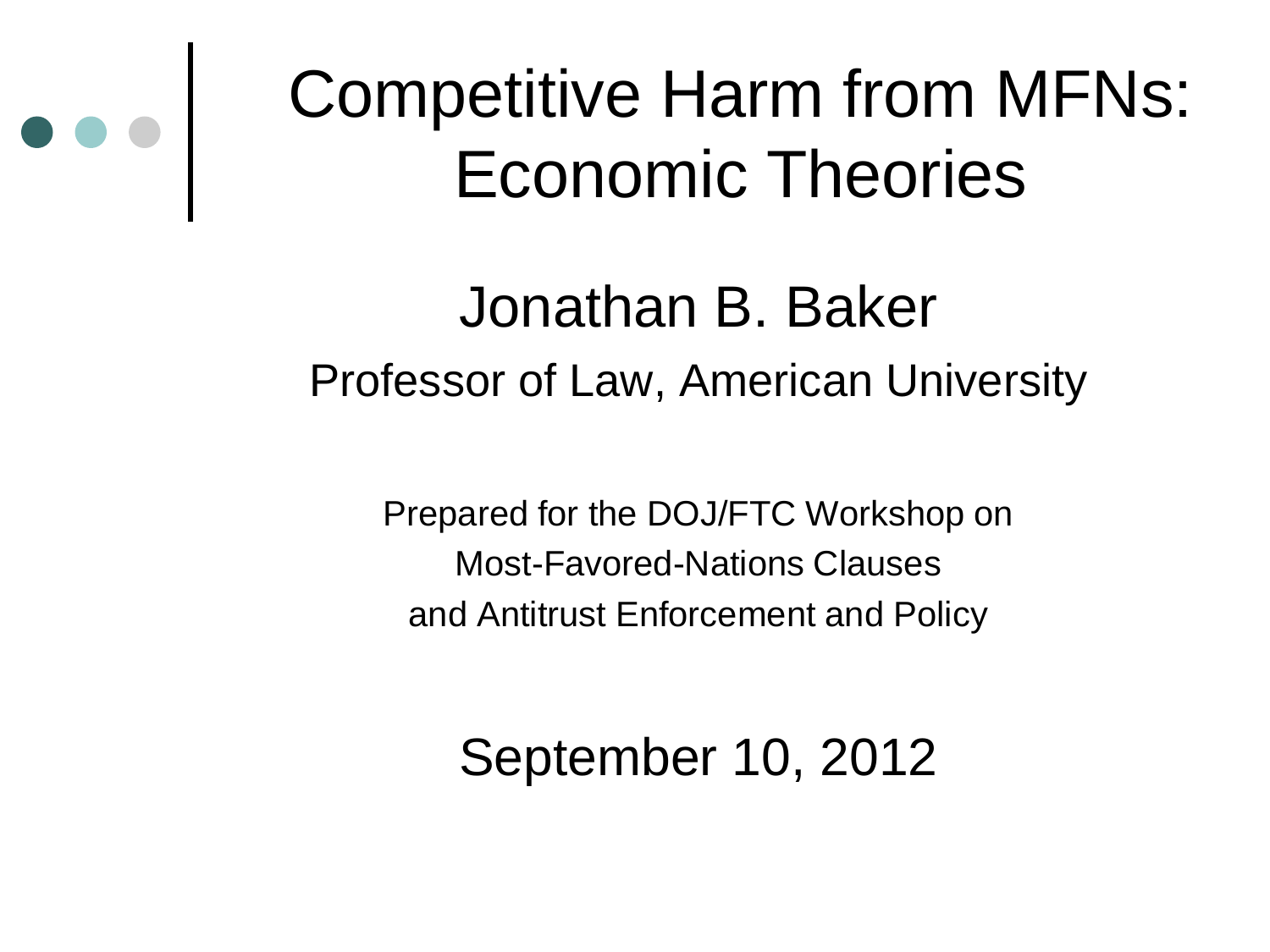### What are MFNs?

#### "Most-favored-nations" clauses

- Also called "most-favored-customer" or "antidiscrimination" provisions
- A seller promises to treat a buyer as well as the seller treats its best (most-favored) customer
	- Most commonly: no lower sales price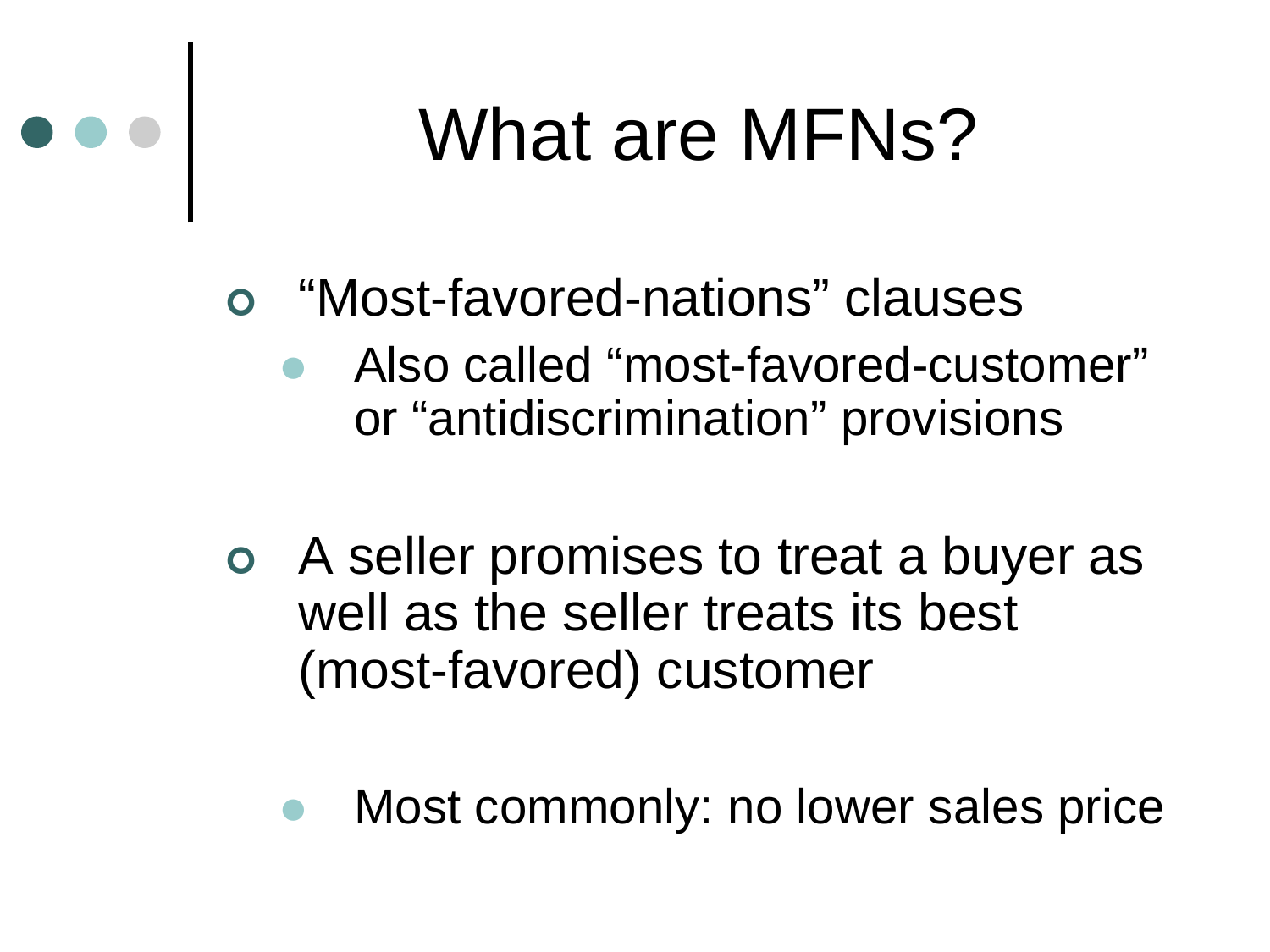## MFNs Have Many Flavors (for example)

- Adoption
	- Explicit contractual provision
		- Product of bilateral negotiations
		- Part of long term contract
	- Unilaterally announced policy
- Timing of comparison
	- Contemporaneous vs. Retroactive
- Type of seller
	- Retailer
	- Intermediate good supplier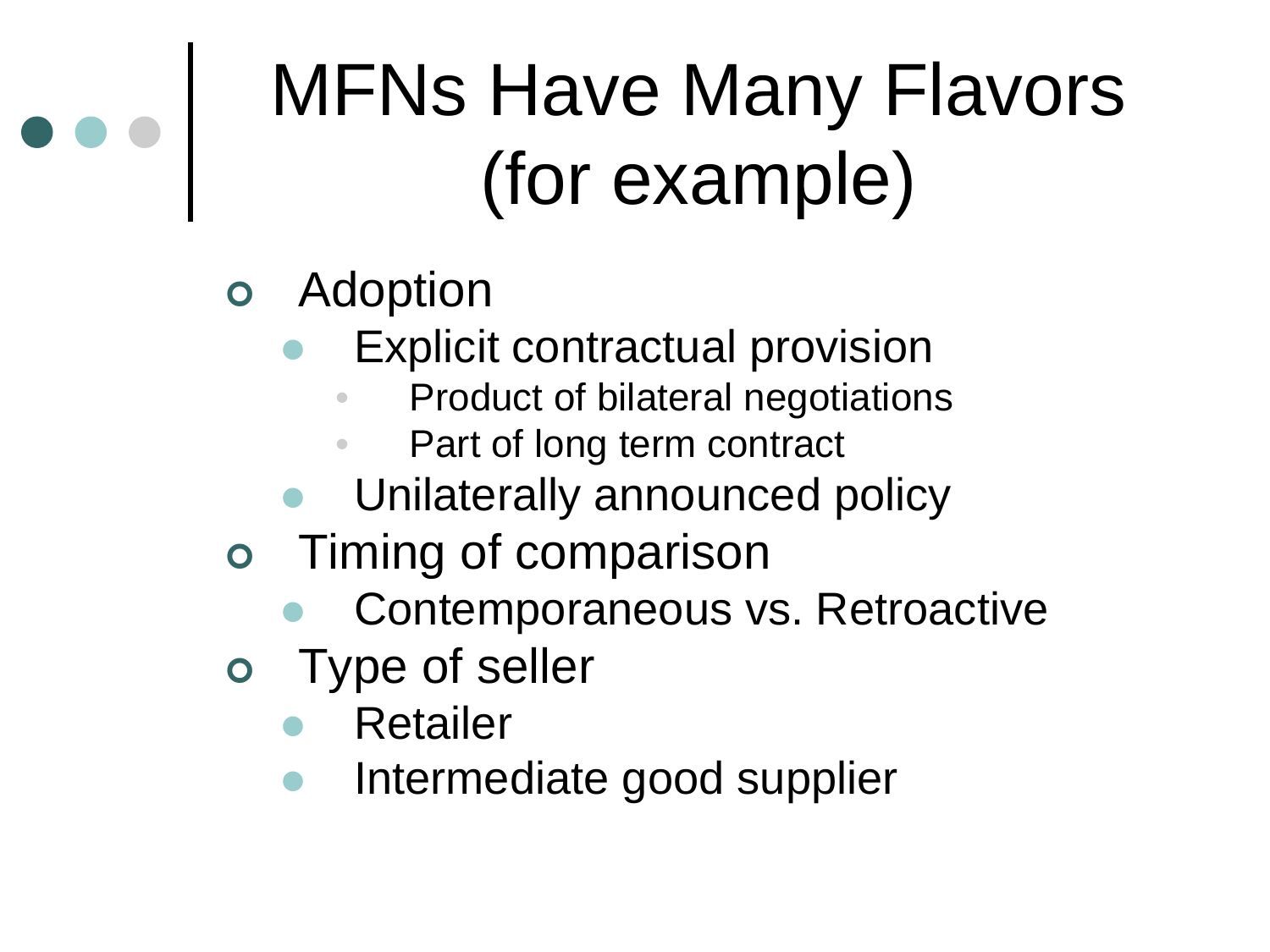# Overview: Ways MFNs May Harm Competition

- Collusive Theories
	- Facilitating coordination
	- Dampening competition
- Exclusionary Theories
	- Raising rivals'/entrants' costs
- o Increase Seller Bargaining Power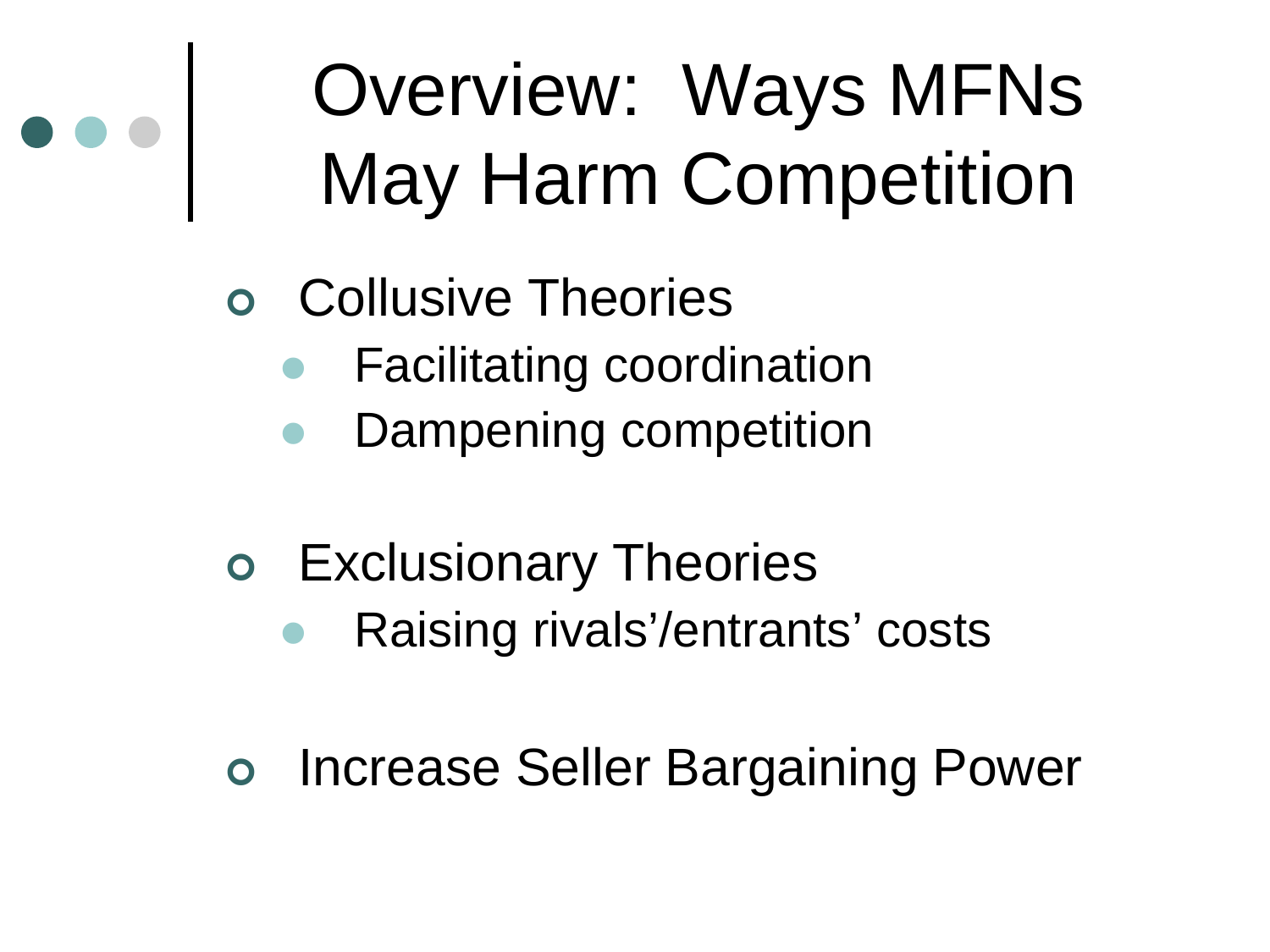## Collusive Theories: Facilitating Coordination

FTC story in *du Pont* (*Ethyl)*

- Four firms manufactured no-knock additives for gasoline
- Two firms had MFNs in contracts with customers
- FTC concluded that sellers using MFNs had less incentive to discount
	- Making tacit collusion more likely
- 2d Cir (1984) rev'd on legal grounds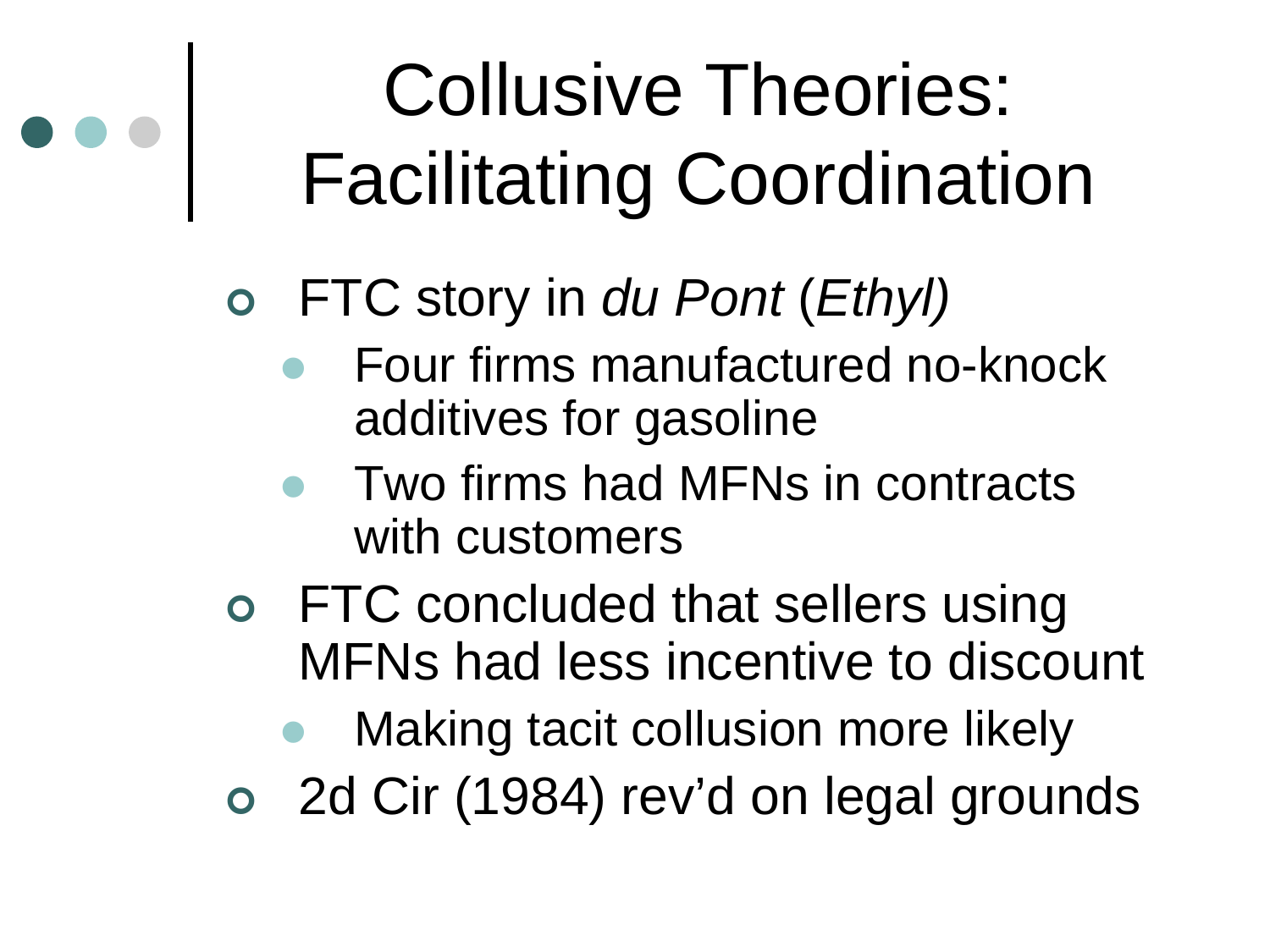## Collusive Theories: Facilitating Coordination

#### MFN discourages cheating

- Seller has less incentive to cut price
	- Cannot limit discount to single customer
	- Makes cheating more costly
- Buyer has less incentive to bargain hard
	- Less likely to get competitive advantage over its rivals
- Cheating may be easier to detect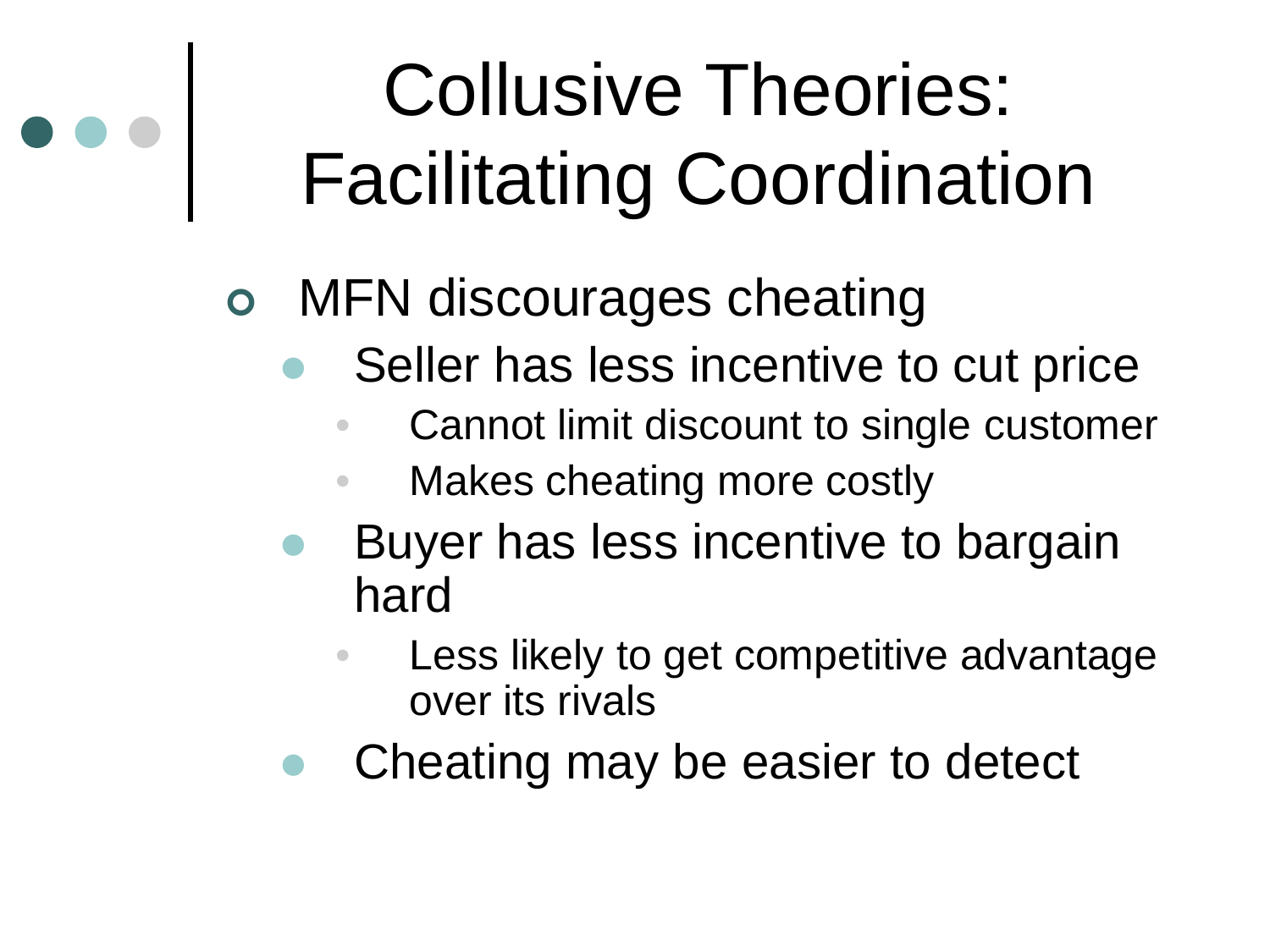## Collusive Theories: Dampening Competition

- A seller uses an MFN to commit to less aggressive competition
	- Less likely to lower price to any one customer, as must then lower price to all
- o If rivals respond by behaving less aggressively too, prices will rise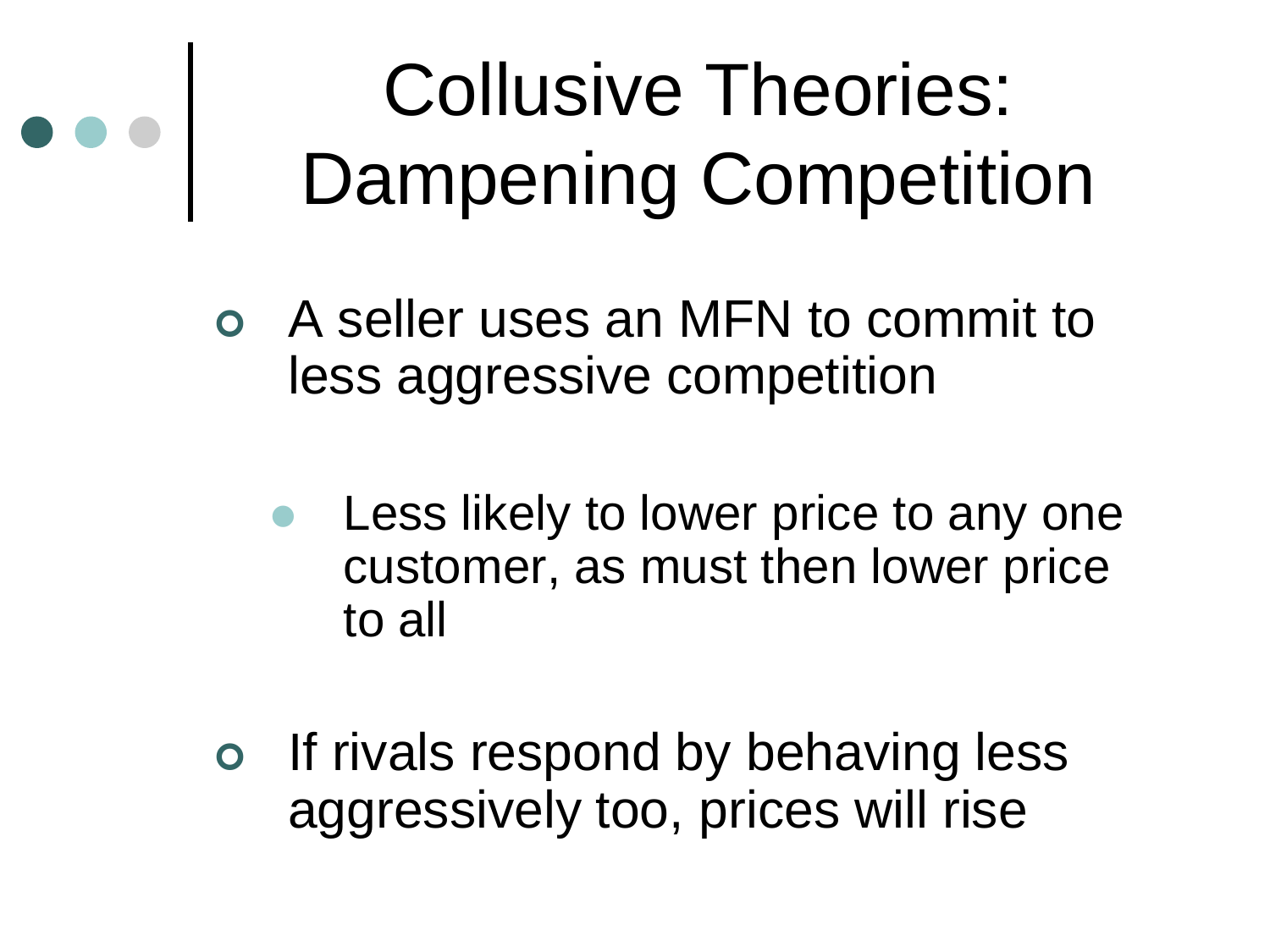### Exclusion Theories Raising Rivals'/Entrants' Costs

- DOJ story in *Delta Dental of RI*
	- Largest dental insurer in state
		- contracts with 90%+ of dentists
	- MFN: Delta pays dentists the same as the rival insurer with the best deal
	- Rivals could not adopt a selective contracting business model that cuts costs & lowers insurance rates
		- Couldn't pay a panel of dentists low rates in exchange for steering patients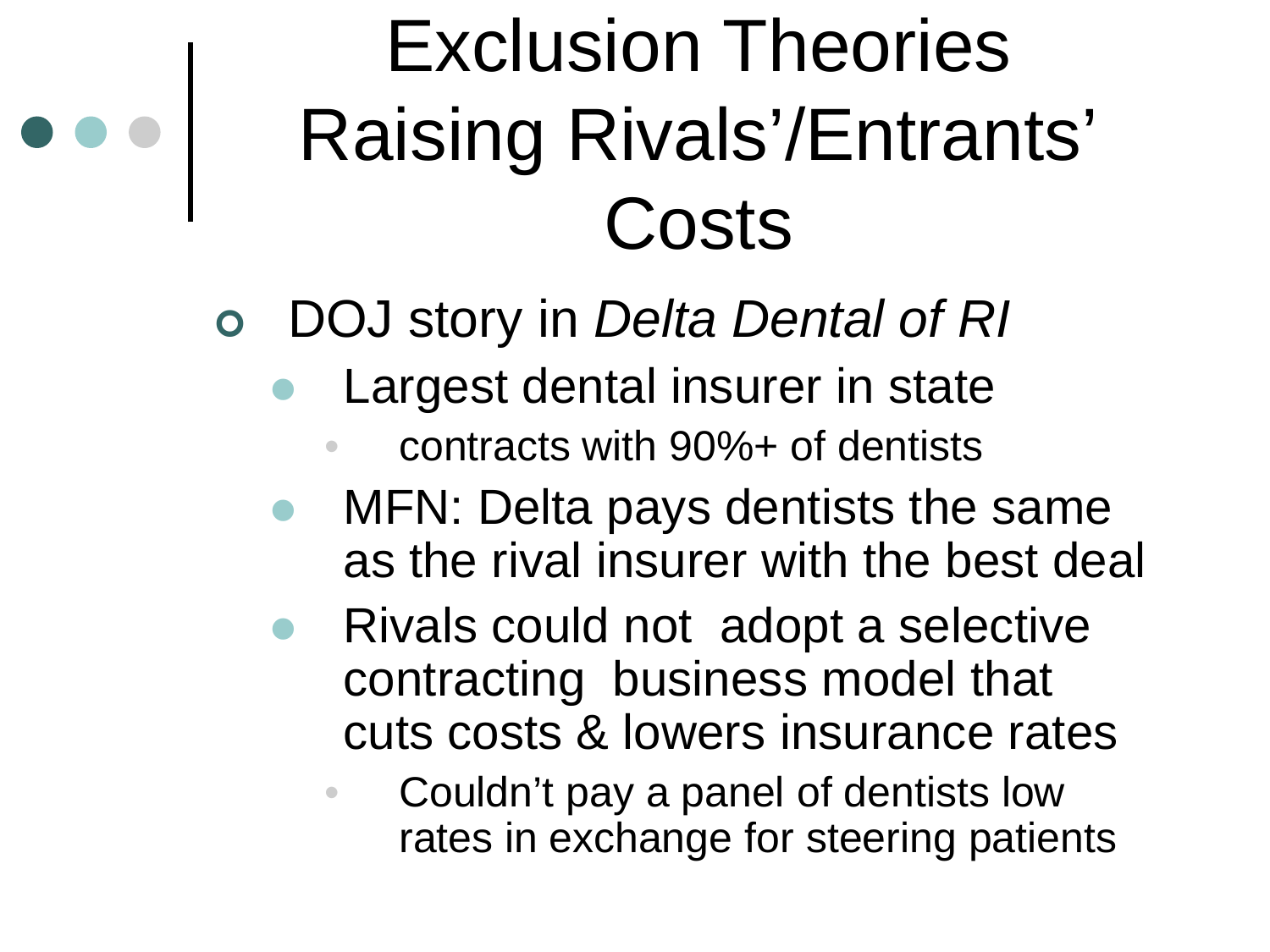### Exclusion Theories Raising Rivals'/Entrants' Costs

- Excludes rival(s)/entrant(s)
	- MFN prevents rivals from obtaining inputs or distribution cheaply
		- By penalizing the supplier/distributor
	- Thereby raising rivals'/entrants' costs
- Harm to competition
	- Dom. firm excludes fringe & entrants
	- Coordinating firms exclude maverick
	- Result: obtain/maintain high prices
- Profitable to seller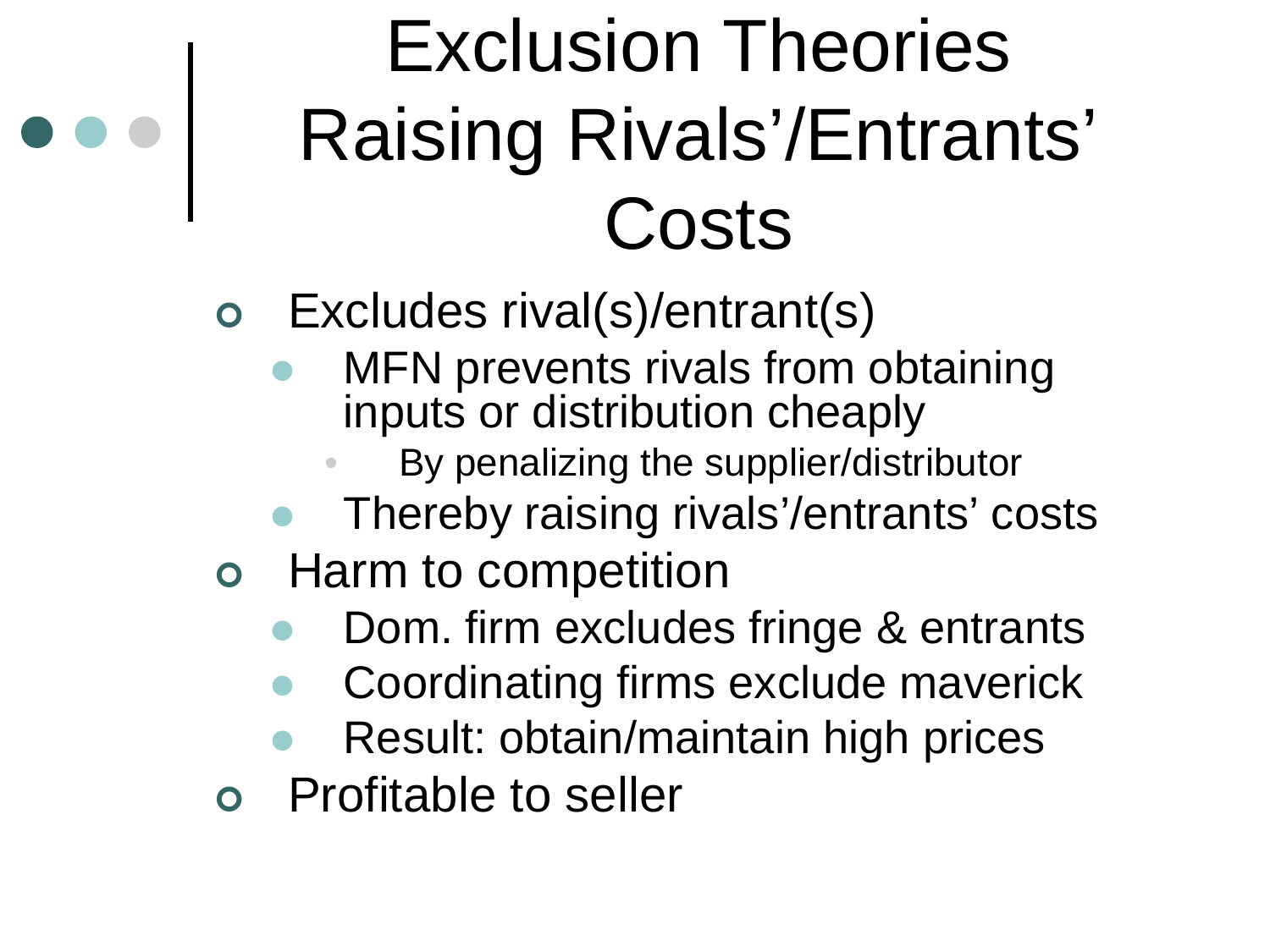## Increase Seller Bargaining Power

#### Durable goods monopolist

- Buyers won't pay monopoly price if expect seller to discount in the future
	- Patient buyers will delay purchases, leading seller to price low from the start
- MFN is a commitment not to discount
	- Makes future discounts expensive
- Buyers no longer expect to profit from waiting, so pay monopoly price
- o Seller makes buyer BATNA worse